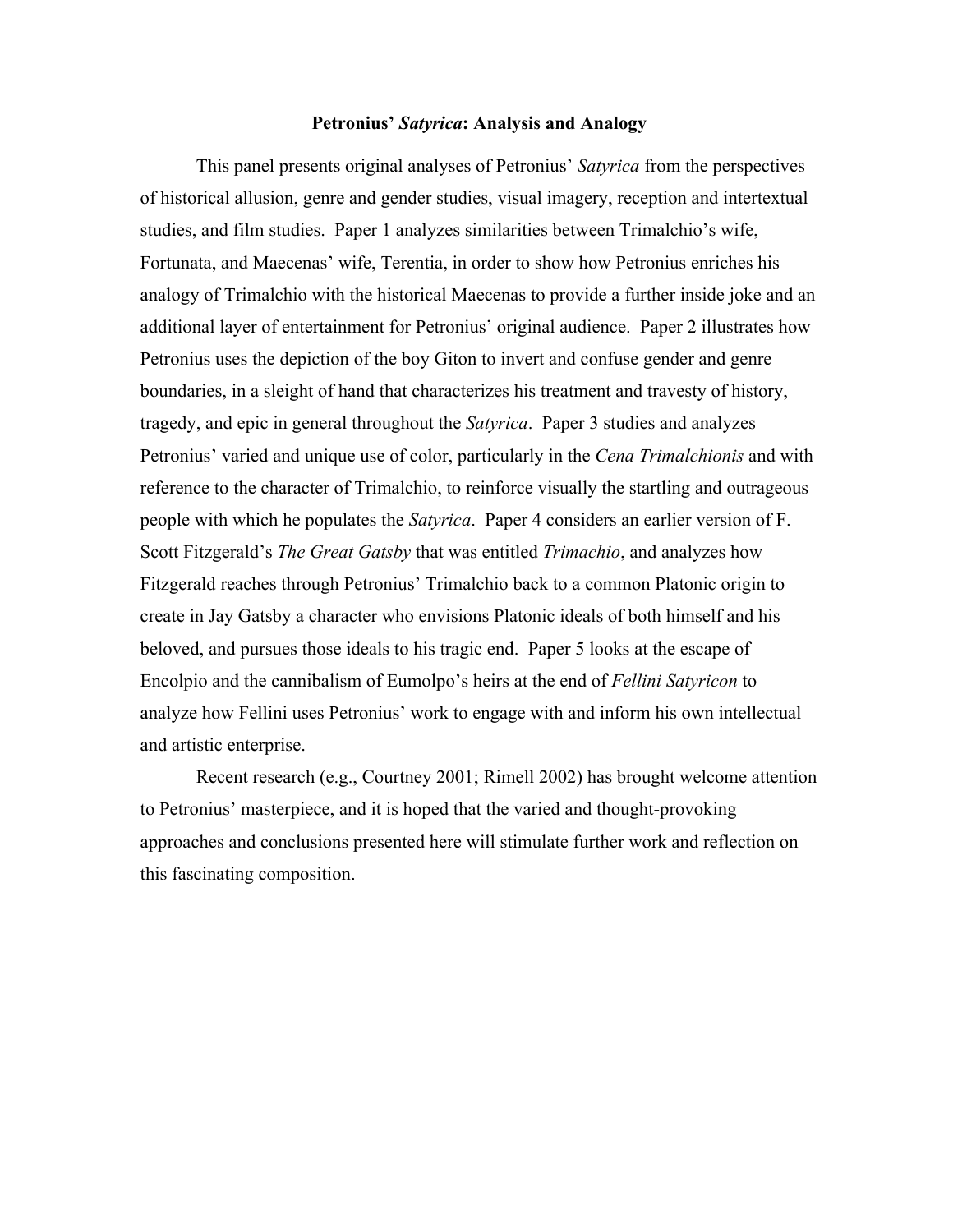#### **Paper 1: Fortunata and Terentia: A Model for Trimalchio's Wife**

Topical allusions abound in the *Satyricon*, especially in the case of Trimalchio, who has been compared to many historical characters but mainly to Maecenas, both the historical figure and the abject decadent criticized with great exaggeration by Seneca in the *Epistles* (Rose. 1971; Hofmann, ed. 1999). In his study of Trimalchio and Maecenas R. B. Steele noticed in passing that Trimalchio's wife, Fortunata, resembled Maecenas' wife, Terentia, and in this paper I develop this idea further (Steele. 1920). Admittedly, we do not know much about Terentia, but what we do know are things Petronius and other educated men of court would have known (Guarino. 1992), and endowing Fortunata with Terentia's characteristics would have made the Trimalchio/Maecenas connection all the more amusing for his original audience.

Both women marry high-maintenance men whom they are prone to push too far. Seneca embellishes the truth when he claims that fickle Maecenas married and divorced Terentia a thousand times (*Ep*. 114,6), but they did divorce and remarry at least once (Just. *Dig*. 24,1,64; cf. Martini. 1995). A fickle Trimalchio soon after naming Fortunata his heir (*Sat*. 71,3) throws a cup at her and demands her statue be excluded from his monument because she objects to his affection for a slave boy (*Sat*. 74,10-12 and 75). Maecenas' affection for his own freedman, Bathyllus, was notorious (Tac. *Ann*. 1,54,2; Dio. 54,17,5) and could not have sat well with Terentia, who was not named among his heirs. Each woman behaves questionably with a friend of her husband, Fortunata with Habinnas (*Sat*. 67,12) and Terentia with Augustus (Dio 54,19,3). Both women have a sharp eye for finances and both like to dance, Fortunata on more than one occasion (*Sat*. 52,8; cf. *Sat*. 70,10), and an ancient commentary claims that the dancing *domina Licymnia* in Horace *Odes* 2,12 was none other than Maecenas' wife.

These and other similarities between the fictional Fortunata and real Terentia identify Terentia as Fortunata's main analogue by the end of the *Cena*, and would have provided an additional layer of entertainment for Nero's inner circle. Petronius' original audience would have understood the Terentia/Fortunata connection as an inside joke, and inside jokes, as most scholars admit, feature prominently in the *Satyricon*.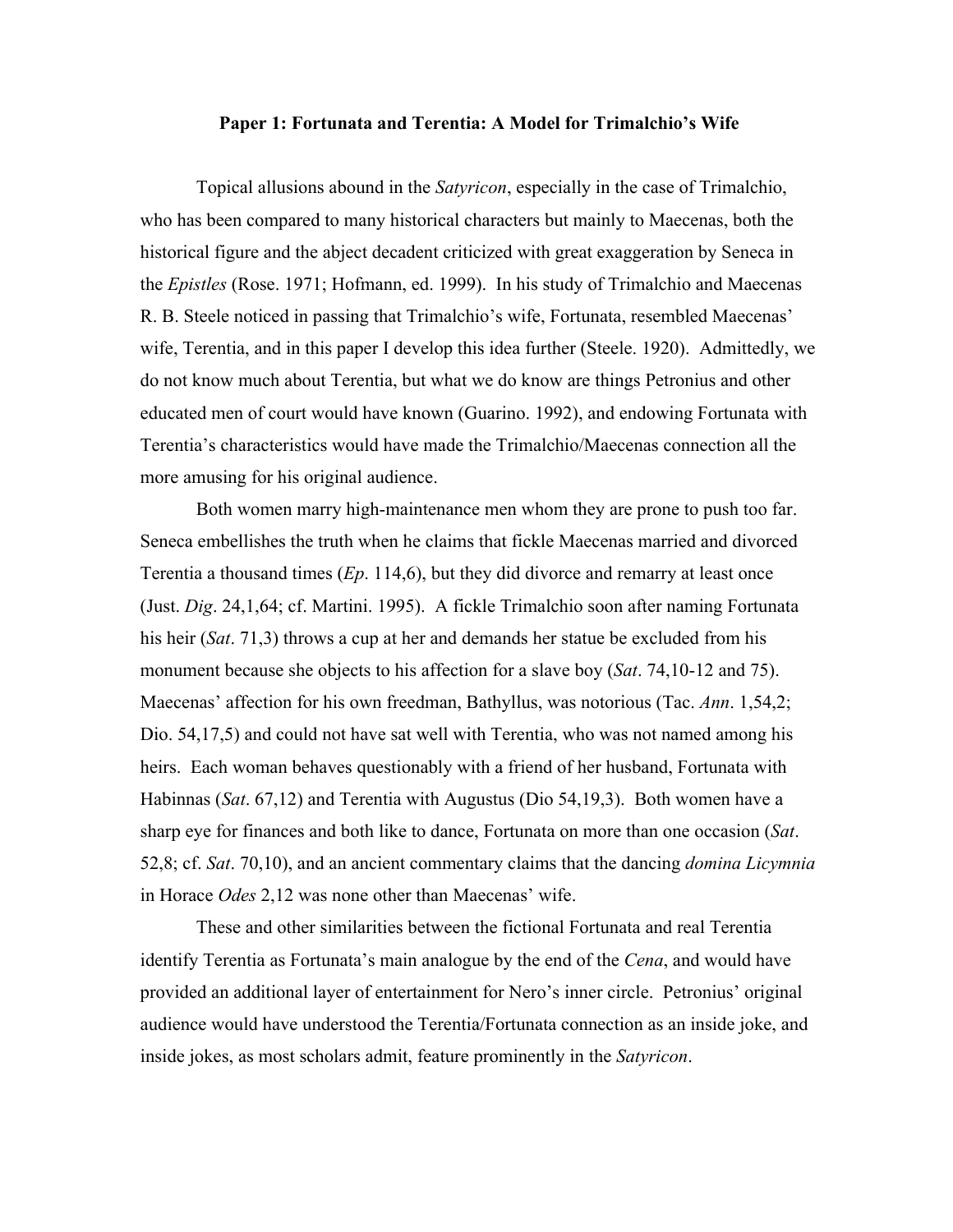### **Paper 2: Petronius's Giton: Gender and Genre**

That the *Satyrica* is in large part a brilliant work of parody is a given much analyzed by critics of Petronius. In this paper I analyze the parody of literary genre through the personage of Giton, through whom Petronius plays a highly sophisticated literary game of gender and genre as he simultaneously manipulates the fluidity of Giton's gender and the fluidity of many antecedent genres of literature. For example, the scene in *Sat 9*, where Giton as rape victim of Ascyltus evokes Lucretia, is an outrageous parodic reworking of Livy. Similarly, at *Sat 97*, where Petronius parodies the Cyclops episode of the *Odyssey*, Giton, this time in masculine gender, recalls Odysseus. Giton-as Lucretia and Giton-as-Odysseus are but two instances of Petronius's gender play with a character who recalls literary heroes but more often mimics females, namely, the heroines of epic, tragedy, elegy, and romance. For at *Sat* 82 Giton parallels the *Iliad's* Briseis, and later in a hilarious burlesque of the *Aeneid*-- Giton becomes Dido when Eumolpus addresses him with diction borrowed from Aeneas's address to the queen of Carthage (*Sat.* 94). Another parodic overlay on the scene is the evocation of the tragic Jocasta, whose role as *mediatrix* Giton assumes in the quarrel between Ascyltus and Eumolpus. Giton's chameleon-like shift from one tragico-epic heroine to another is a dexterous literary sleight-of-hand on the part of Petronius and underscores Encolpius's own estimation of Giton's ambivalent gender: *adulescens omni libidine impurus et sua quoque confessione dignus exilio, stupro liber, stupro ingenuus, cuius anni ad tesseram venierunt, quem tamquam puellam conduxit etiam qui virum putavit* (81)."

Petronius has placed Giton in high literary company along side the heroines of Homer, Livy, Vergil, Ovid, and Seneca. The fact that he is the pathic object of desire on the part of several male characters, in other words, a *cinaedus*, a sexual category universally derided in Roman invective and satire, makes his characterization an outstanding example of Petronius's stunning travesty of the genres of history, tragedy, and epic.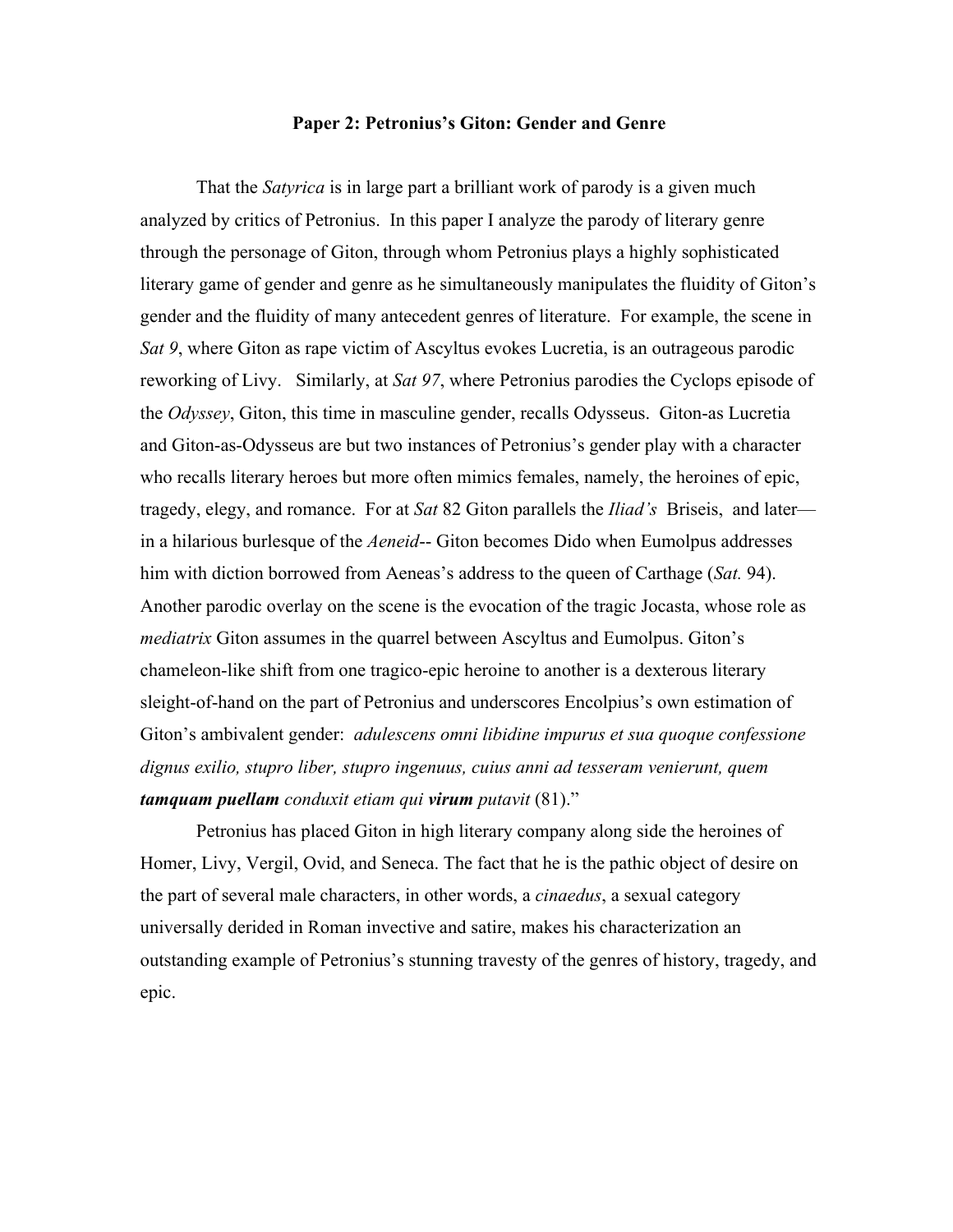#### **Paper 3: A Veritable Feast of Color in Petronius'** *Satyrica*

Though the use of color in Roman poetry has been studied recently (Clarke. 2001; 2003; Barolsky. 2003), far less attention has been paid to the use of color in Roman prose; the most recent study dates from 1949 (André; cf. Dana. 1919). In this paper I consider and analyze the ways that Petronius uses color terms in the *Satyrica* and in the *Cena Trimalchionis* in particular, and how the use of particular colors becomes associated with the freedman character of Trimalchio.

Petronius associates freedmen with extravagance and other characteristics of the *nouveau riches*, and in this way Petronius marks Trimalchio and his wife Fortunata in the *Cena Trimalchionis* as different from their natural surroundings. From his use of certain color terms over the course of his novel, it is apparent that he was interested in conveying a unique scheme through the employment of these specific terms. Compared with other writers of the Roman Empire, Petronius' calculated philological style and range of colorterms contrast sharply with the elegiac poets and historians who were also concerned with *ekphrasis* and descriptive technique. In short, Petronius provides the reader with a visual showcase in addition to an entertaining narrative. Through this discussion, I explain how Petronius in his masterpiece illustrates with color-terms his careful delineation and depiction of character in the *Cena Trimalchionis* and in the *Satyrica* as a whole.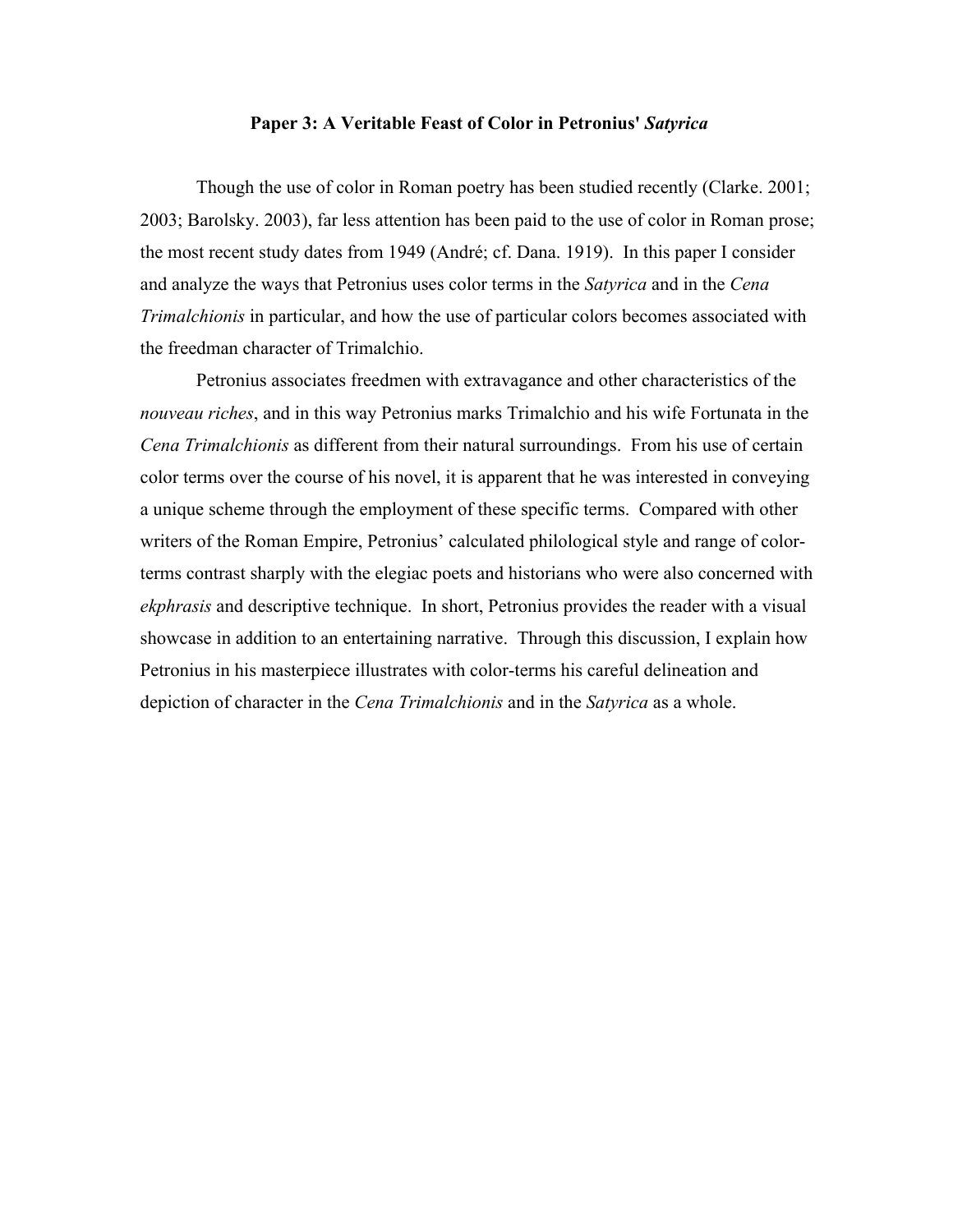# **Paper 4: Reading Plato in** *Gatsby***:** *The Great Gatsby***, Trimalchio, and Platonic Origins**

An earlier version of F. Scott Fitzgerald's *The Great Gatsby*, entitled *Trimalchio*, appears to model the character of Jay Gatsby on the freed slave in the *Satyrica* who, like Gatsby, gives loud, ostentatious parties (West. 2000), even though Gatsby's romantic extravagance and Trimalchio's cynical coarseness suggest significant dissimilarities between the two characters (MacKendrick. 1950; Zeitlin. 1971). In fact, explicit descriptions of Gatsby's character and his relationship with Daisy reveal rather affinities with Plato's *Symposium*, a text on which Trimalchio's banquet also draws, though primarily by inversion in its contrast of the refined setting and lofty discussions of love in Plato's dialogue with the raucous dinner crowd and obscene tales of lust and ardor in the *Satyrica* (Conte. 1996; Rimell. 2002). Nick Carraway, the narrator of *Gatsby*, describes how Gatsby "sprang from his Platonic conception of himself," and pursued that ideal to the end. Gatsby, in "the colossal vitality of his illusion," invests Daisy with an idealistic perfection to make her his perfect, Aristophanic love match. Unlike Gatsby's boorish party guests, Nick describes Gatsby himself as having "one of those rare smiles with a quality of eternal reassurance in it, that you may come across four or five times in life." Jay Gatsby, and *The Great Gatsby* itself, invoke Trimalchio, but not to draw a simple American analogy to the Roman arriviste. Rather, Fitzgerald reaches through Trimalchio back to a common Platonic origin to create in Gatsby a glorious, if tragic, character who, though flawed, nevertheless envisions Platonic ideals of both himself and his beloved, and pursues those ideals to the unattainable place where ideas and ideals, Platonic and otherwise, have always resided, in the human spirit and its capacity for love.